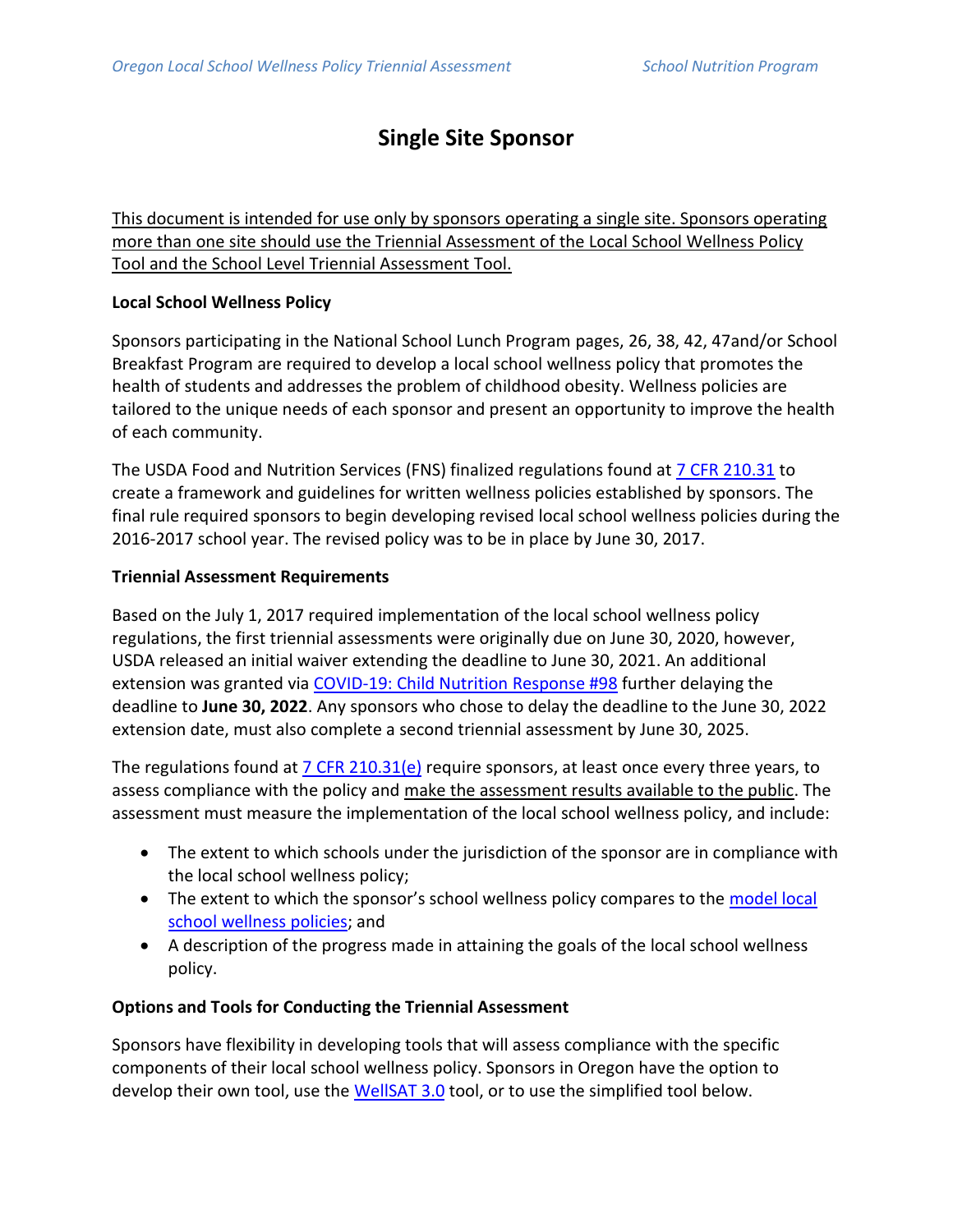#### **Step 1:**

The first step a sponsor must take in conducting their Triennial Assessment is to compare their written LSWP to a [model policy](https://www.oregon.gov/ode/students-and-family/childnutrition/SNP/Documents/EFA%20G1.pdf). The purpose of comparing a sponsor's school wellness policy to a model policy is to identify areas of strength, opportunities for improvement, and to identify where the sponsor might adopt language to make their wellness policy stronger. This is a useful exercise for school wellness committees to complete together, if possible.

#### **Model Wellness Policy Comparison Results Template**

| <b>Component</b>                                                                                    | <b>Description</b>                                                                                         |  |
|-----------------------------------------------------------------------------------------------------|------------------------------------------------------------------------------------------------------------|--|
| <b>Model LSWP Used for Comparison</b>                                                               |                                                                                                            |  |
| <b>Areas of Strength</b>                                                                            | 1. Closely follows the model policy EFA provided by Oregon<br><b>School Boards Association</b>             |  |
|                                                                                                     | 2. staff implemented a wellness program via an OEA trust<br>grant for the period 5/1/22 through 10/31/2022 |  |
|                                                                                                     |                                                                                                            |  |
| <b>Opportunities for Improvement</b>                                                                | 1. the area of snacks provided during class celebrations and<br>parties                                    |  |
|                                                                                                     | 2.                                                                                                         |  |
|                                                                                                     | 3.                                                                                                         |  |
| As a result of the comparison, was<br>new language adopted in the<br>LSWP?                          | $\Box$ Yes<br>$\boxtimes$ No                                                                               |  |
| If yes, briefly describe what was<br>adopted (include page numbers<br>for new language if possible) |                                                                                                            |  |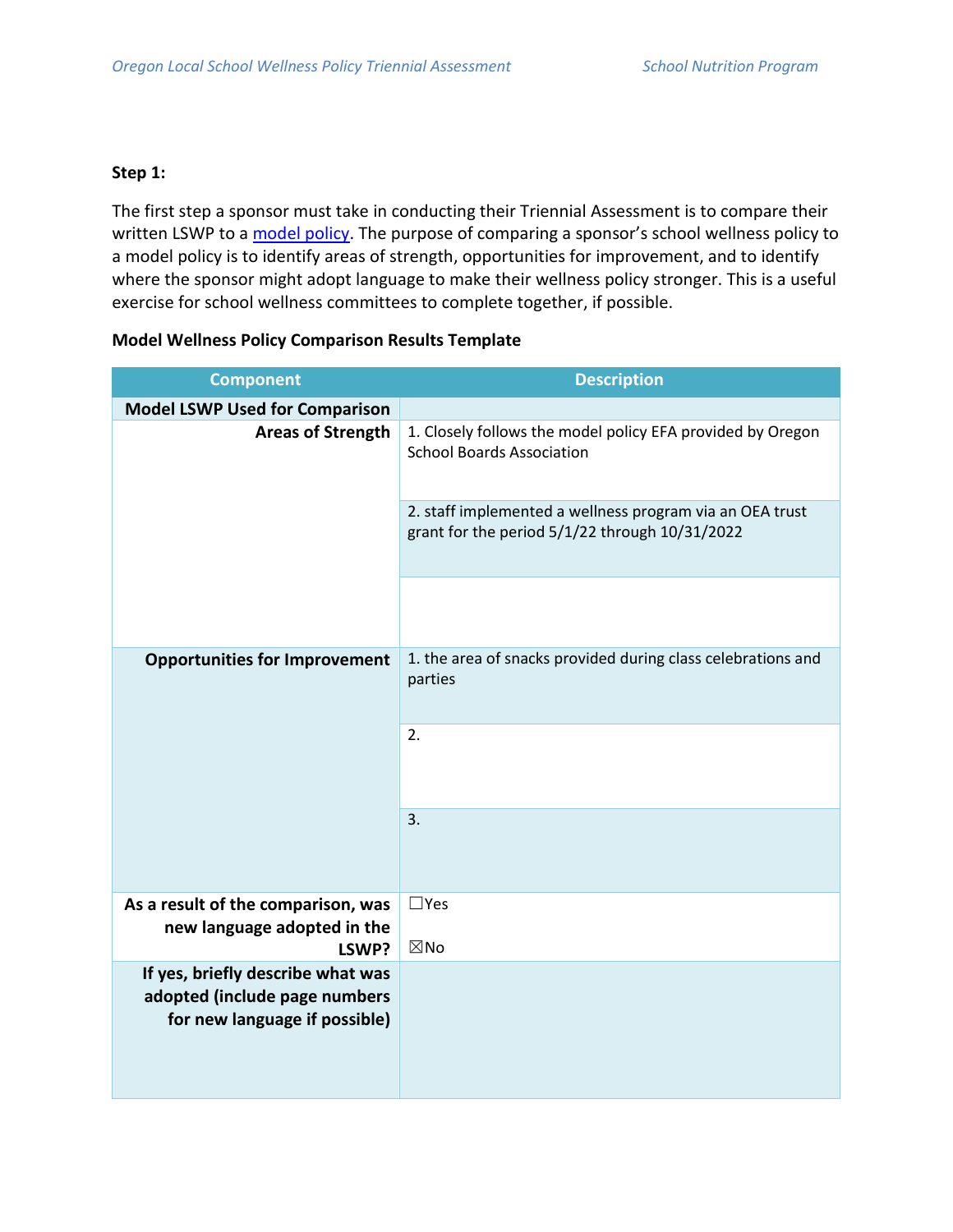| <b>Component</b>                                   | <b>Description</b>                                                                                |
|----------------------------------------------------|---------------------------------------------------------------------------------------------------|
|                                                    |                                                                                                   |
| Describe next steps for<br>strengthening your LSWP | Continue staff development in planning and executing<br>menus, purchasing, and policy development |

#### **Step 2:**

The second component of the Triennial Assessment is identifying the extent to which your school is compliant with the LSWP as it is written.

To assess the extent of compliance for your school, examine your LSWP as it is written, to ensure you understand the details of the policy. Identify key stakeholders from your school to assist you, and work together to review and evaluate each category.

| <b>LSWP Components</b>      | For the components below, indicate whether<br>the sponsor is in compliance.                                                                                                                                                                                                                                                                                                                                                                                                                                                   |
|-----------------------------|-------------------------------------------------------------------------------------------------------------------------------------------------------------------------------------------------------------------------------------------------------------------------------------------------------------------------------------------------------------------------------------------------------------------------------------------------------------------------------------------------------------------------------|
| <b>Public Involvement</b>   | $\Box$ Yes                                                                                                                                                                                                                                                                                                                                                                                                                                                                                                                    |
|                             | $\boxtimes$ No Dayville School District utilizes its school<br>newsletter and weekly bulletins to convey menus<br>and activities, but seldom asks for input on menu<br>development. We also do not frequently give<br>rationale nor explain the reasons behind cafeteria<br>choices and the decisions behind them. The<br>person in charge of the weekly bulletins does an<br>excellent job of communicating menus and<br>choices, as well as free/reduced opportunities for<br>families (see public notification component). |
| <b>Public Notification</b>  | $\nabla$ Yes                                                                                                                                                                                                                                                                                                                                                                                                                                                                                                                  |
|                             | $\square$ No                                                                                                                                                                                                                                                                                                                                                                                                                                                                                                                  |
| <b>Triennial Assessment</b> | $\nabla$ Yes                                                                                                                                                                                                                                                                                                                                                                                                                                                                                                                  |
|                             | $\square$ No                                                                                                                                                                                                                                                                                                                                                                                                                                                                                                                  |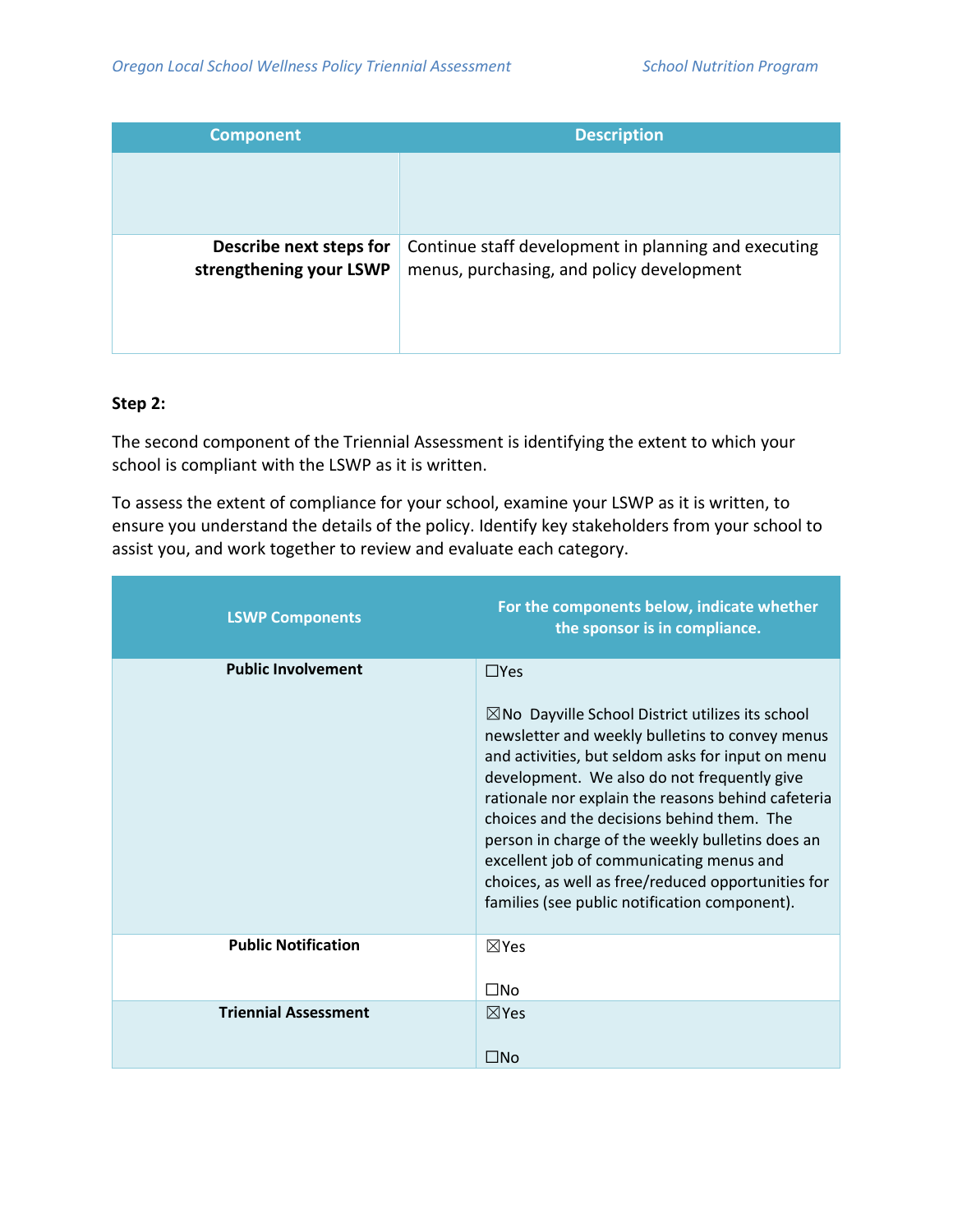#### **Policy Area 1: Nutrition Education Requirements**

**Our school meets the specific goals for nutrition education as outlined in the Local Wellness Policy:**

**Nutrition promotion and nutrition education positively influence lifelong eating behaviors by using evidence-based techniques and nutrition messages, by creating food environments that encourage healthy nutrition choices and by encouraging participation in school meal programs. Students and staff will receive consistent nutrition messages throughout the school environment. Nutrition promotion also includes marketing and advertising nutritious foods and beverages to students and is most effective when implemented consistently through a comprehensive and multi-channel approach by staff, teachers, parents, students and the community.** 



**Describe progress that has been made towards achieving this goal or goals:**

**We have an amazing resource in our SNAP-ED person out of the OSU Extension office in our county. She is constantly assisting with, and communicating through, our wellness policy. She meets regularly with the individual in charge of meal programs here at the district and assists with visioning and grant preparation. She is an amazing resource. We also provide nutrition education throughout the K-12 spectrum in our Health curriculum. We are very good at messaging with our students and posting positive messages throughout the school regarding nutrition (posters, messages in weekly bulletins, etc.). Our grades 3 – 6 teacher also maintains a school garden in the spring.** 

**If goal(s) are partially met or not met describe barriers preventing achievement of this goal:**

### **Policy Area 2: Nutrition Education Requirements**

**Our school meets the specific goals for nutrition promotion as outlined in the Local Wellness Policy:**

**Nutrition promotion also includes marketing and advertising nutritious foods and beverages to students and is most effective when implemented consistently through a comprehensive and multichannel approach by staff, teachers, parents, students and the community.**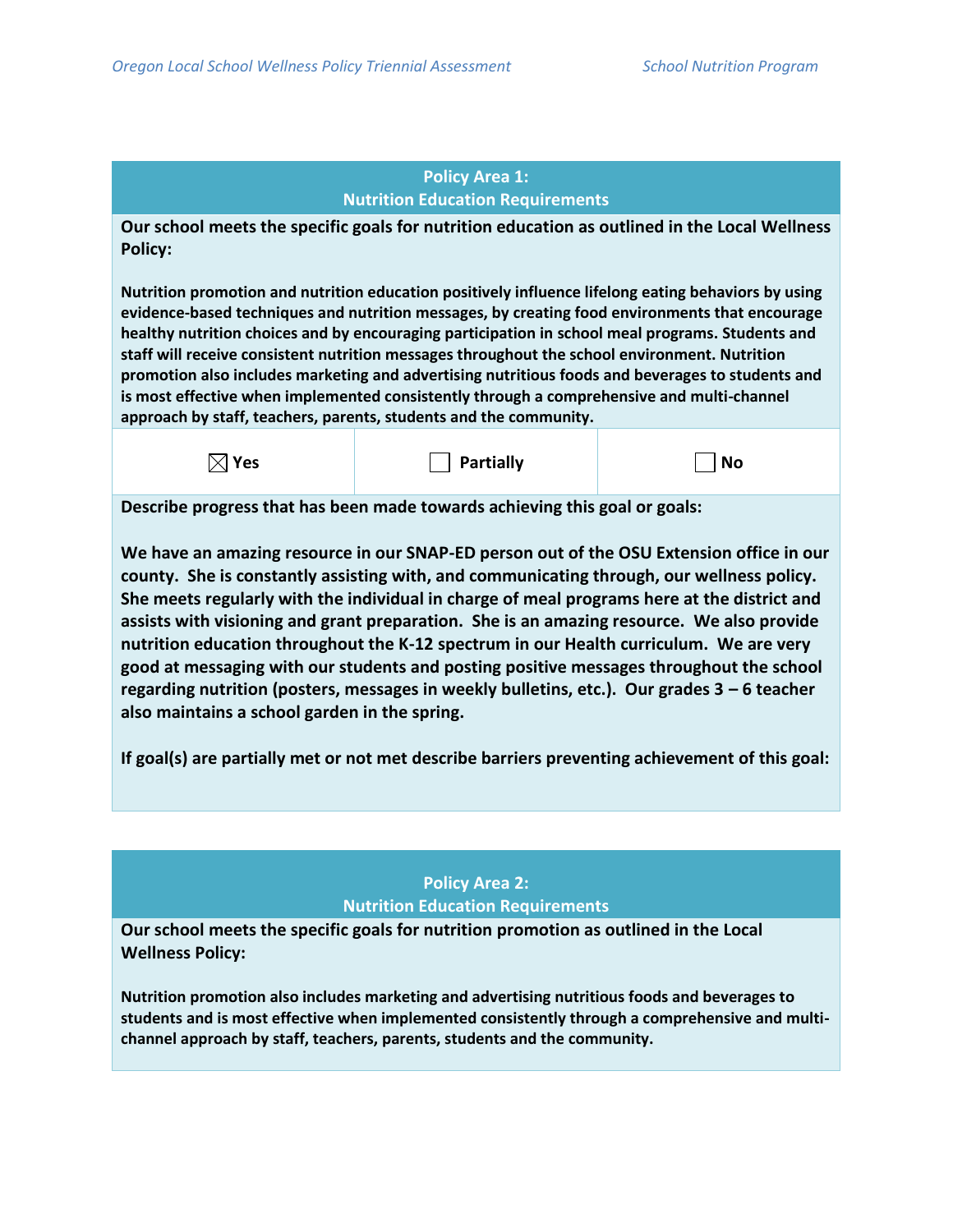| <b>Policy Area 2:</b><br><b>Nutrition Education Requirements</b>                                                                              |                  |           |  |
|-----------------------------------------------------------------------------------------------------------------------------------------------|------------------|-----------|--|
| $\boxtimes$ Yes                                                                                                                               | <b>Partially</b> | <b>No</b> |  |
| Describe progress that has been made toward achieving this goal or goals:                                                                     |                  |           |  |
| We promote good nutrition via our K-12 curriculum, posters and messaging in the school<br>building itself, and bulletins/website/newsletters. |                  |           |  |
| If goal (s) are partially met or not met, describe barriers preventing achievement of this<br>goal:                                           |                  |           |  |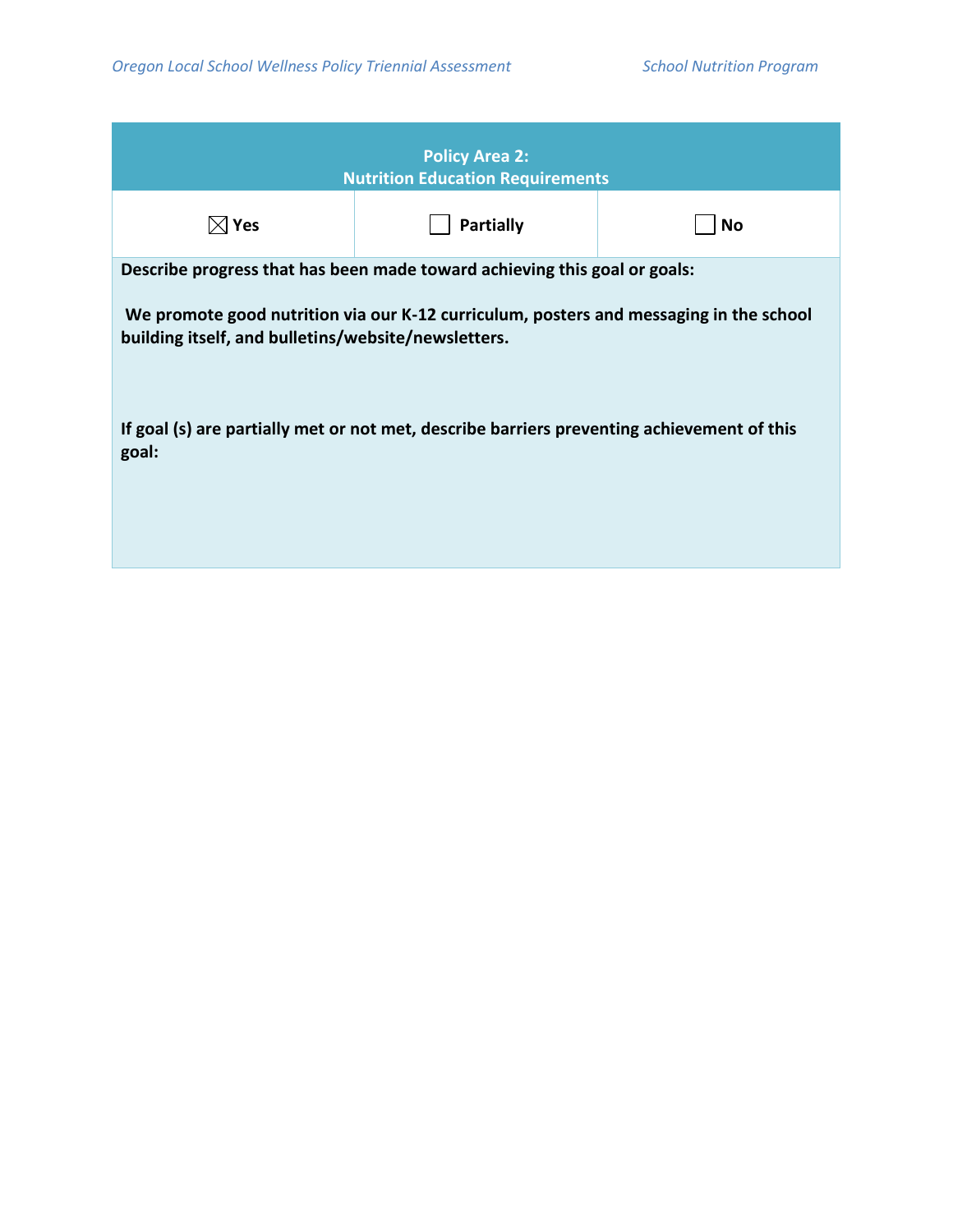## **Policy Area 3: Physical Activity Requirements**

**Our school meets the specific goals for physical activity as outlined in the Local Wellness Policy:**

**Physical activity should be included in the school's daily education program for grades pre-K through 12 and include regular, instructional physical education, as well as co-curricular activities and recess. Physical activity during the school day (including, but not limited to, recess, classroom physical activity breaks or physical education) will not be withheld as punishment for any reason. The Board realizes that a quality physical education program is an essential component for all students to learn about and participate in physical activity. The district will develop and assess student performance standards and program minute requirements3 in order to meet the ODE's physical education content standards and state law . Every public school student in kindergarten through grade 8 shall participate in physical education for the entire school year. Students in kindergarten through grade 5 shall participate for a least 120 minutes during each school week, and students in grades 6 through 8 for at least 180 minutes per school week. At least 50 percent of the weekly physical education class time shall be devoted to actual physical activity. Instruction, provided by adequately prepared teachers, will meet the state adopted academic content standards for physical education (Oregon Revised Statute (ORS) 329.045). Teachers of physical education shall regularly participate in professional development activities. A student with a disability shall have suitably adapted physical education incorporated as part of their individualized education program (IEP) developed under ORS 343.151. A student who does not have an IEP but has chronic health problems, other disabling conditions or other special needs that preclude them from participating in regular physical education instruction, shall have suitably adapted physical education incorporated as part of their individualized health plan, developed by the district.**

**Yes Partially No**

**Describe progress that has been made toward achieving this goal or goals:**

**The schedule and curriculum support this goal.**

**If partially met or not met, describe barriers preventing achievement of this goal or goals:**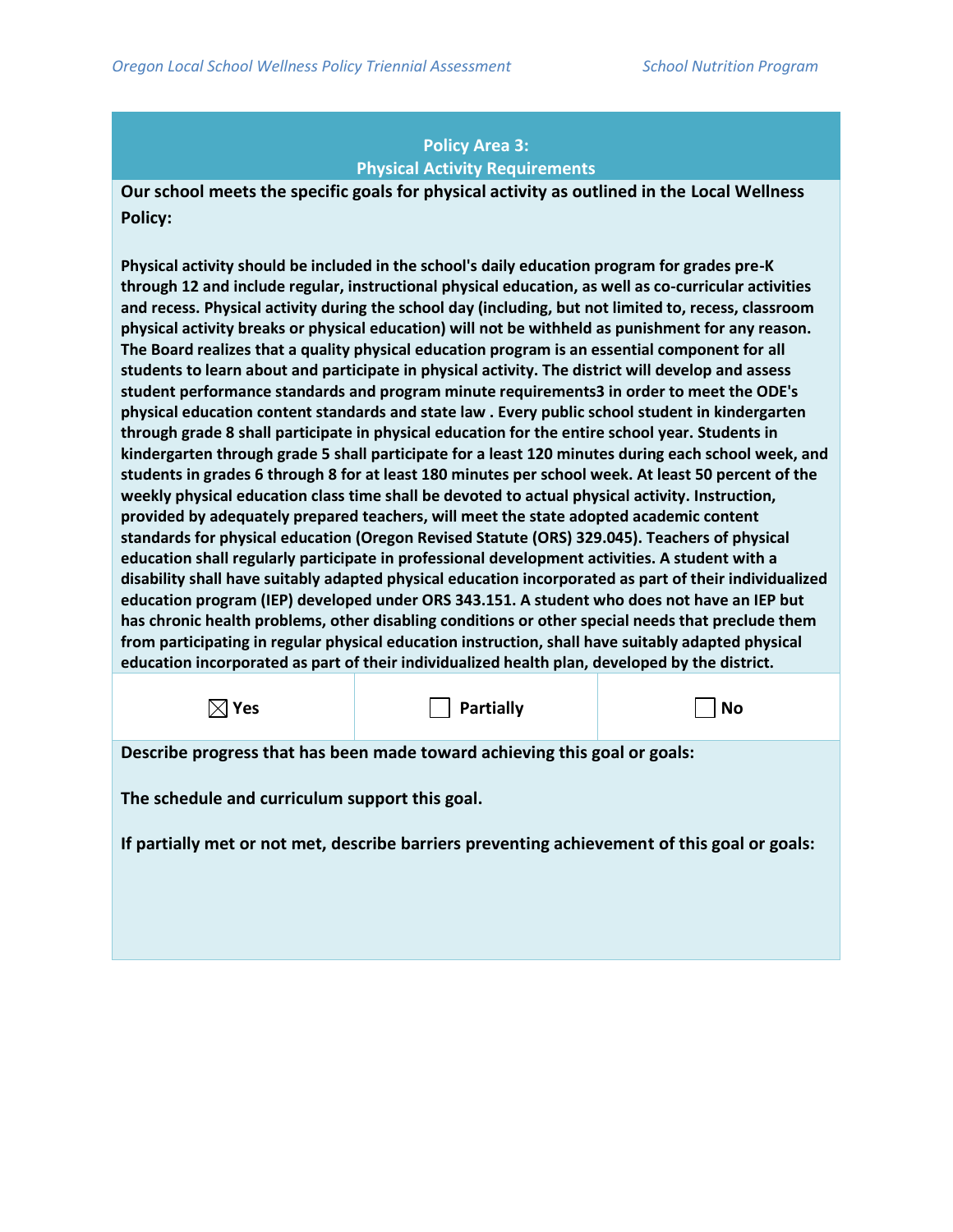**large.**

# **Policy Area 4: Other School – Based Wellness Activities Our school meets specific goals for other school-based activities that promote student wellness as outlined in the Local Wellness Policy: The district will integrate wellness activities throughout the entire school environment (districtwide), not just in the cafeteria, other food and beverage venues and physical activity facilities. The district will coordinate and integrate other initiatives related to physical activity, physical education, nutrition and other wellness components so all efforts are complimentary, not duplicated and work toward the same set of goals and objectives promoting student well-being, optimal development and strong educational outcomes.**  $\boxtimes$  Yes  $\Box$  Partially  $\Box$  No **Describe progress that has been made toward achieving this goal or goals: The district provides opportunities for extra-curricular sports in grades 5 – 12. The district co-ops with a neighboring district to provide athletic opportunities for high school students in football, volleyball, and basketball. Track and field is not combined with the neighboring district. The district also supports summer programs in tee-ball, Little League baseball and softball, as well as any other activity brought forward by parents or students by providing use of facilities. We also partner with OSU SNAP-ED to work towards health and nutrition education and opportunities including a local food bank and nutrition education for the community at**

**If partially met or not met, describe barriers preventing achievement of this goal or goals:**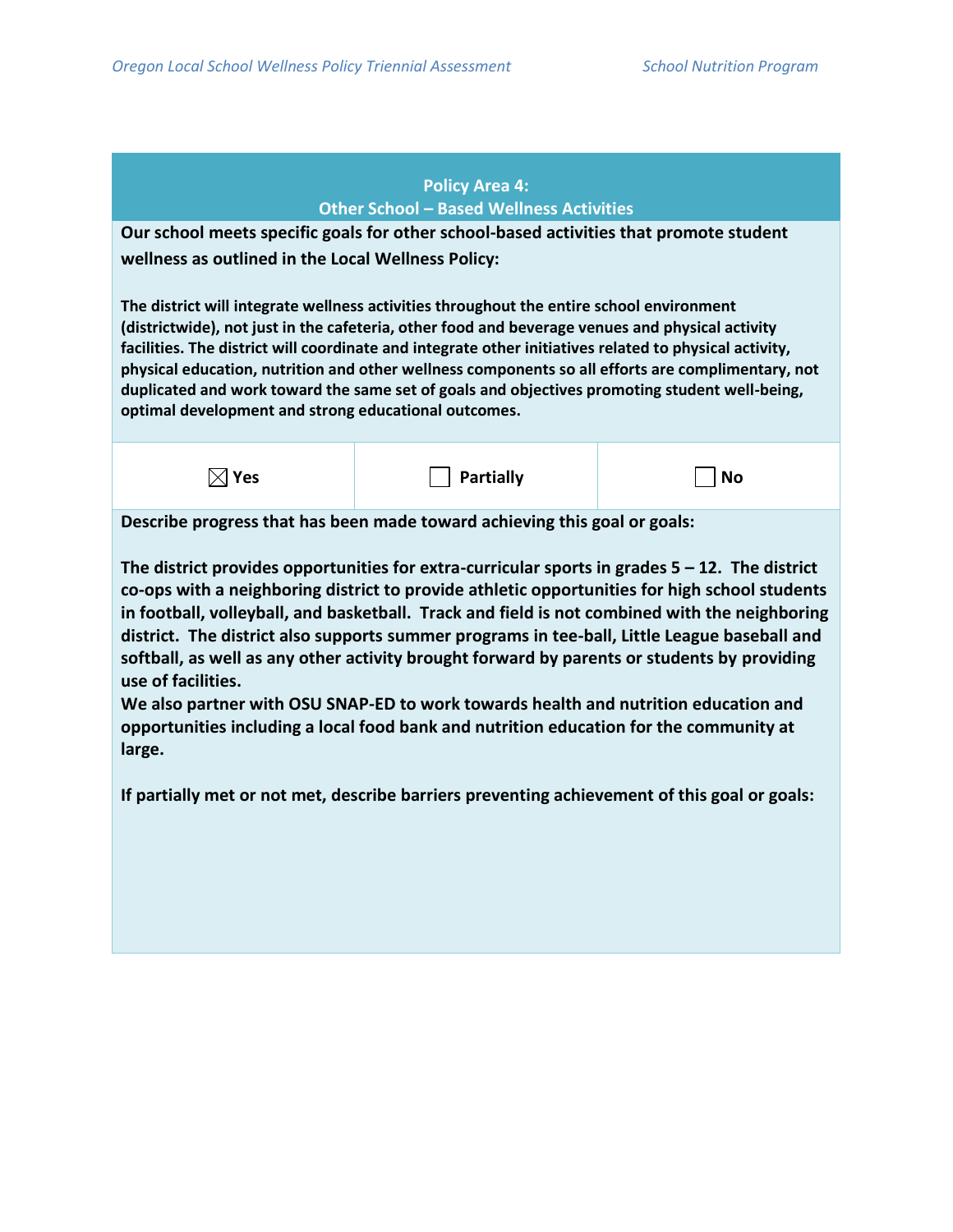|                                                                                                                                                                                                                                                                                                                                                                                                               | <b>Policy Area 5:</b><br><b>Standards for All Food and Beverages</b>      |                                                                                                                                                                             |  |
|---------------------------------------------------------------------------------------------------------------------------------------------------------------------------------------------------------------------------------------------------------------------------------------------------------------------------------------------------------------------------------------------------------------|---------------------------------------------------------------------------|-----------------------------------------------------------------------------------------------------------------------------------------------------------------------------|--|
| <b>Standards for All Foods and Beverages Sold</b>                                                                                                                                                                                                                                                                                                                                                             |                                                                           |                                                                                                                                                                             |  |
|                                                                                                                                                                                                                                                                                                                                                                                                               |                                                                           |                                                                                                                                                                             |  |
|                                                                                                                                                                                                                                                                                                                                                                                                               |                                                                           | Our school meets or exceeds USDA and Oregon Smart Standards the standards and<br>nutrition guidelines for all foods and beverages sold to students outside the reimbursable |  |
| school meal program on the school campus                                                                                                                                                                                                                                                                                                                                                                      |                                                                           |                                                                                                                                                                             |  |
|                                                                                                                                                                                                                                                                                                                                                                                                               |                                                                           |                                                                                                                                                                             |  |
| All foods and beverages outside the reimbursable school meal programs that are sold to students<br>on the school campus during the school day will meet or exceed the nutrition standards set by the<br>USDA and the Oregon Smart Snacks Standards . These standards will apply in all locations and                                                                                                          |                                                                           |                                                                                                                                                                             |  |
|                                                                                                                                                                                                                                                                                                                                                                                                               |                                                                           | through all services where foods and beverages are sold, which may include, but are not limited to,                                                                         |  |
|                                                                                                                                                                                                                                                                                                                                                                                                               |                                                                           | à la carte options in cafeterias, vending machines, school stores and snack or food carts.                                                                                  |  |
| Yes                                                                                                                                                                                                                                                                                                                                                                                                           | <b>No</b>                                                                 | $\boxtimes$ No foods or beverages sold                                                                                                                                      |  |
|                                                                                                                                                                                                                                                                                                                                                                                                               | If no, describe barriers preventing compliance with these standards:      |                                                                                                                                                                             |  |
|                                                                                                                                                                                                                                                                                                                                                                                                               |                                                                           |                                                                                                                                                                             |  |
|                                                                                                                                                                                                                                                                                                                                                                                                               |                                                                           |                                                                                                                                                                             |  |
|                                                                                                                                                                                                                                                                                                                                                                                                               |                                                                           |                                                                                                                                                                             |  |
|                                                                                                                                                                                                                                                                                                                                                                                                               |                                                                           |                                                                                                                                                                             |  |
|                                                                                                                                                                                                                                                                                                                                                                                                               | <b>Policy Area 5:</b>                                                     |                                                                                                                                                                             |  |
|                                                                                                                                                                                                                                                                                                                                                                                                               | <b>Standards for All Food and Beverages</b>                               |                                                                                                                                                                             |  |
| <b>Standards for All Beverages Provided, But Not Sold</b>                                                                                                                                                                                                                                                                                                                                                     |                                                                           |                                                                                                                                                                             |  |
|                                                                                                                                                                                                                                                                                                                                                                                                               |                                                                           | Our school meets the requirements for nutrition standards for all foods and beverages                                                                                       |  |
|                                                                                                                                                                                                                                                                                                                                                                                                               |                                                                           | provided, but not sold, to students during the school day (e.g. in classroom parties,                                                                                       |  |
|                                                                                                                                                                                                                                                                                                                                                                                                               | classroom snacks brought by parents, or other foods given as incentives): |                                                                                                                                                                             |  |
| All foods offered on the school campus are encouraged to meet the nutrition standards set by the                                                                                                                                                                                                                                                                                                              |                                                                           |                                                                                                                                                                             |  |
| USDA and the Oregon Smart Snacks Standards. This includes, but is not limited to, celebrations,                                                                                                                                                                                                                                                                                                               |                                                                           |                                                                                                                                                                             |  |
|                                                                                                                                                                                                                                                                                                                                                                                                               | parties, classroom snacks brought by parents, rewards and incentives.     |                                                                                                                                                                             |  |
| Yes                                                                                                                                                                                                                                                                                                                                                                                                           | $\boxtimes$ No                                                            | No foods are beverages provided                                                                                                                                             |  |
|                                                                                                                                                                                                                                                                                                                                                                                                               |                                                                           |                                                                                                                                                                             |  |
|                                                                                                                                                                                                                                                                                                                                                                                                               | If no, describe barriers preventing compliance with these standards:      |                                                                                                                                                                             |  |
| Parent education is the biggest barrier to compliance with this piece. The district continually<br>communicates the need to provide healthy celebration snacks, but sometimes parents send items<br>with students that are not as healthy as we would like. At some point, we need to pick our battles<br>- obviously when dealing with food allergies and diabetics, we hold a firm line, but for occasional |                                                                           |                                                                                                                                                                             |  |
|                                                                                                                                                                                                                                                                                                                                                                                                               |                                                                           |                                                                                                                                                                             |  |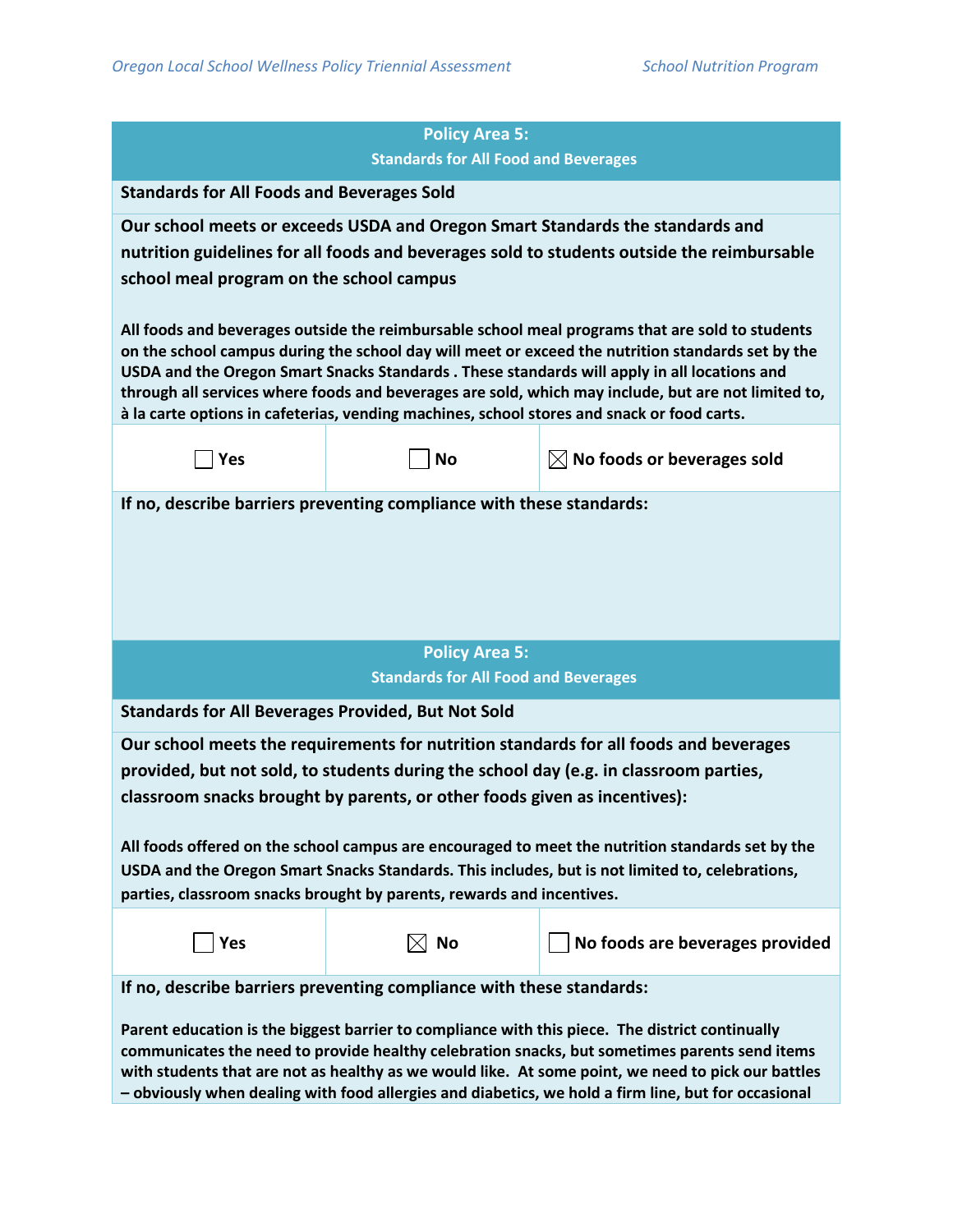**celebrations (birthday parties or class rewards) we encourage healthy options such as popcorn parties and veggie trays.**

| <b>Policy Area 6:</b>              |  |
|------------------------------------|--|
| <b>Food and Beverage Marketing</b> |  |

**Our school meets the standards that allow marketing and advertising of only those foods and/or beverages that meet the Smart Snacks nutrition standards.**

**Any foods and beverages marketed or promoted to students on the school campus during the school day will meet or exceed the nutrition standards set by the USDA and the Oregon Smart Snacks Standards. "Food and beverage marketing" is defined as advertising and other promotion in schools. Food and beverage marketing often includes an oral, written or graphic statement made for the purpose of promoting the sale of a food or beverage product made by the producer, manufacturer, seller or any other entity with a commercial interest in the product.**

| Yes | <b>No</b>                                                            | $\boxtimes$ No food or beverage marketing |
|-----|----------------------------------------------------------------------|-------------------------------------------|
|     | If no, describe barriers preventing compliance with these standards: |                                           |
|     |                                                                      |                                           |
|     |                                                                      |                                           |
|     |                                                                      |                                           |

#### **Step 3**

Once you have completed your Triennial Assessment, the final step is to share your results with the public. The purpose of this step is to ensure the school community is aware of the LSWP work. It is also a great opportunity to recruit new LSWP Committee Members. Sponsors are not required to submit the report with The Oregon Department of Education Child Nutrition (ODE CNP) but should keep the report on file in their records.

You can use a variety of methods to share your report with the public including presentations, newsletters, and social media. It is up to you to determine how best to share this information. Complete the table below to indicate how and when you shared your results with the public: